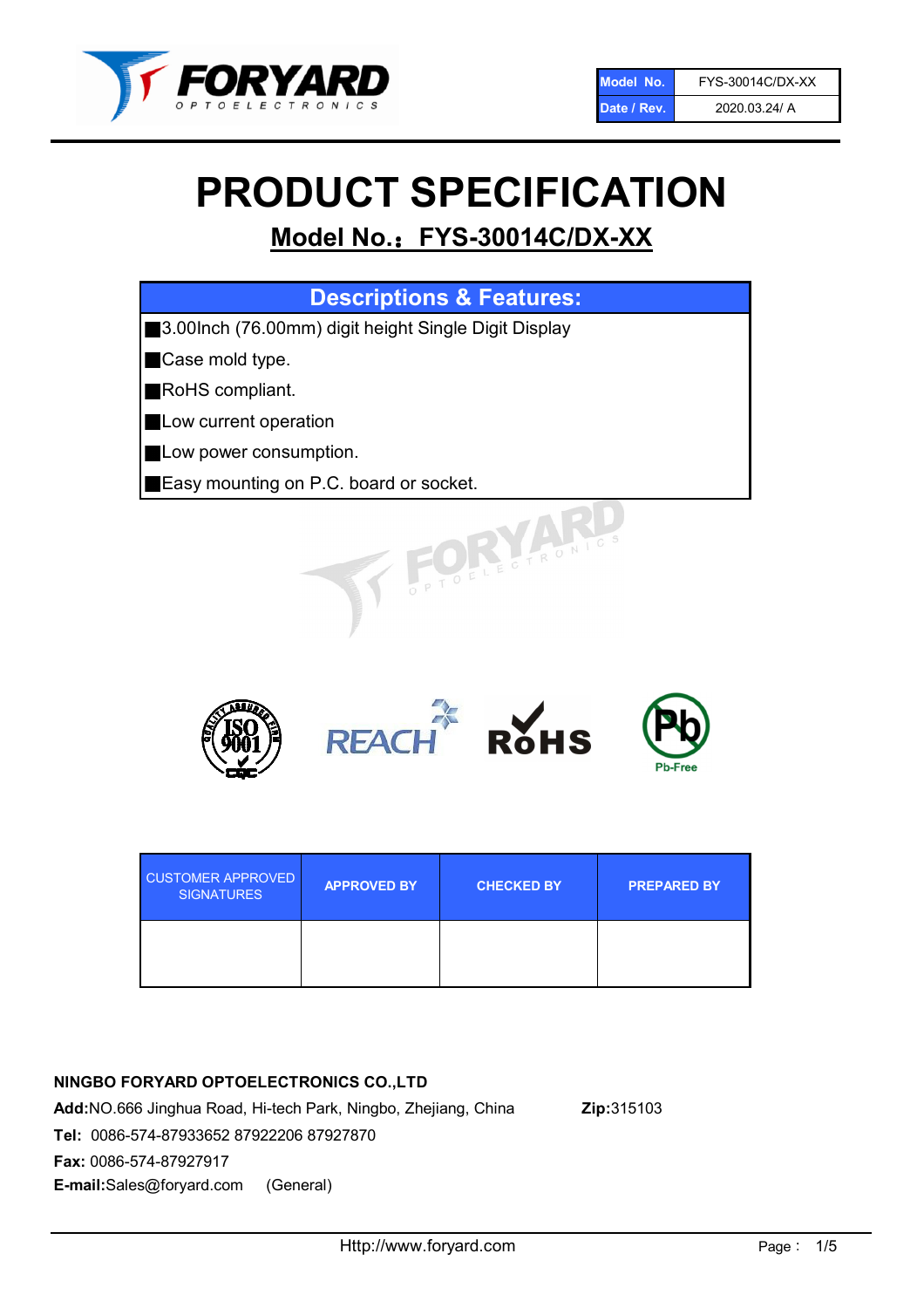

| Model No.   | FYS-30014C/DX-XX |
|-------------|------------------|
| Date / Rev. | 2020.03.24/ A    |

# Model No.: FYS-30014C/DX-XX

# ■ -XX: REF Surface / Epoxy color

| Color<br><b>Number</b>      |               |                           |               |                |
|-----------------------------|---------------|---------------------------|---------------|----------------|
| REF Surface Color   O White |               | ○ Black  ○ Gray           | $\circ$ Red   | $\circ$ Green  |
| Epoxy Color                 | ○ Water Clear | $\circ$ White $\circ$ Red | $\circ$ Green | $\circ$ Yellow |

#### ■ Mechanical Dimensions



#### Notes:

- 1. All pins are Φ0.60[.023]mm
- 2. Dimension in millimeter [inch], tolerance is ±0.25 [.010] and angle is ±1° unless otherwise noted.
- 3. Bending≤Length\*1%.
- 4.The specifications,characteristics and technical data described in the datasheet are subject to change without prior notice.
- 5.The drawing is different from the actual one, please refer to the sample.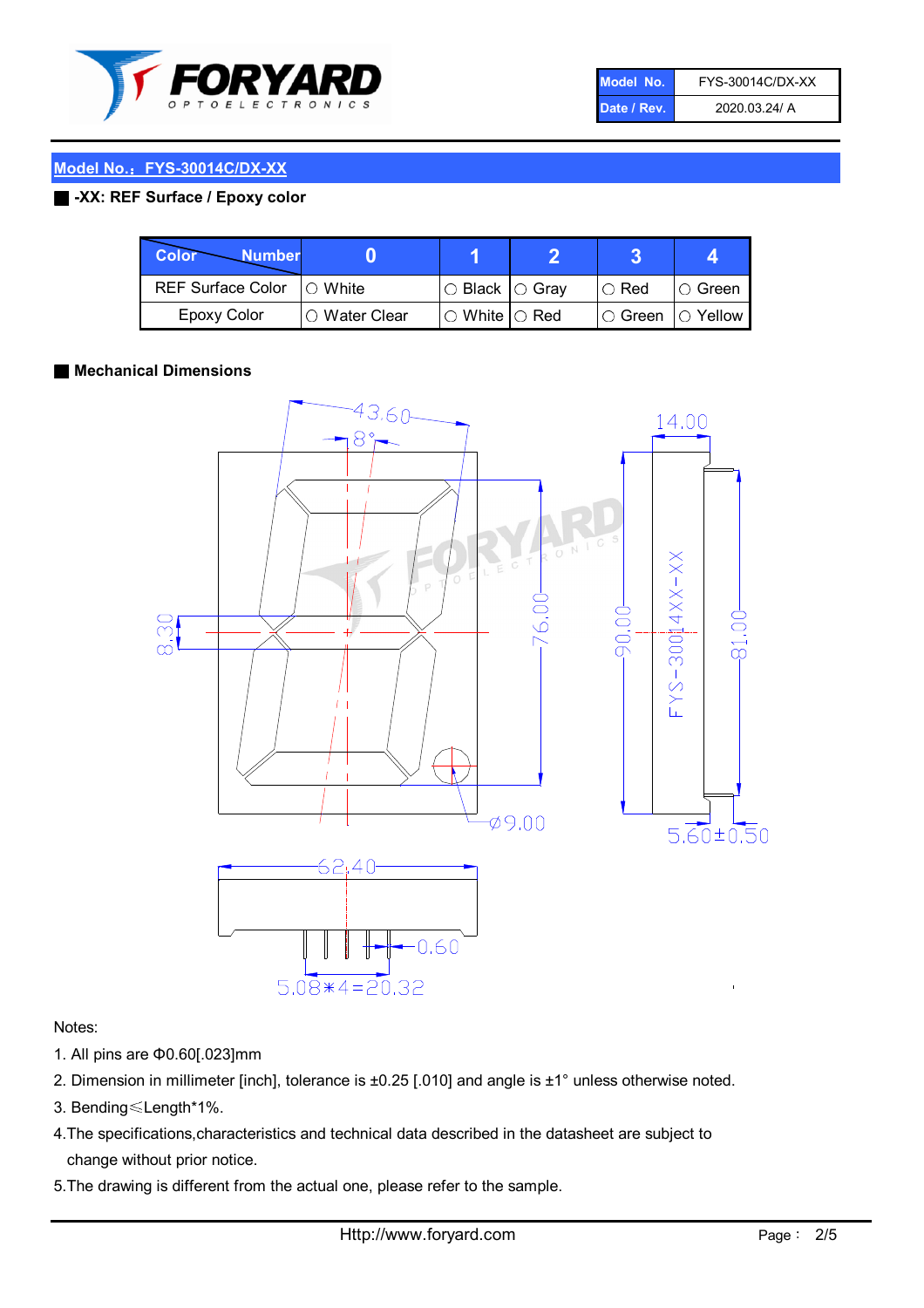

| Model No.   | FYS-30014C/DX-XX |
|-------------|------------------|
| Date / Rev. | 2020.03.24/ A    |

# Model No.: FYS-30014C/DX-XX

# ■ All Light On Segments Feature & Pin Position

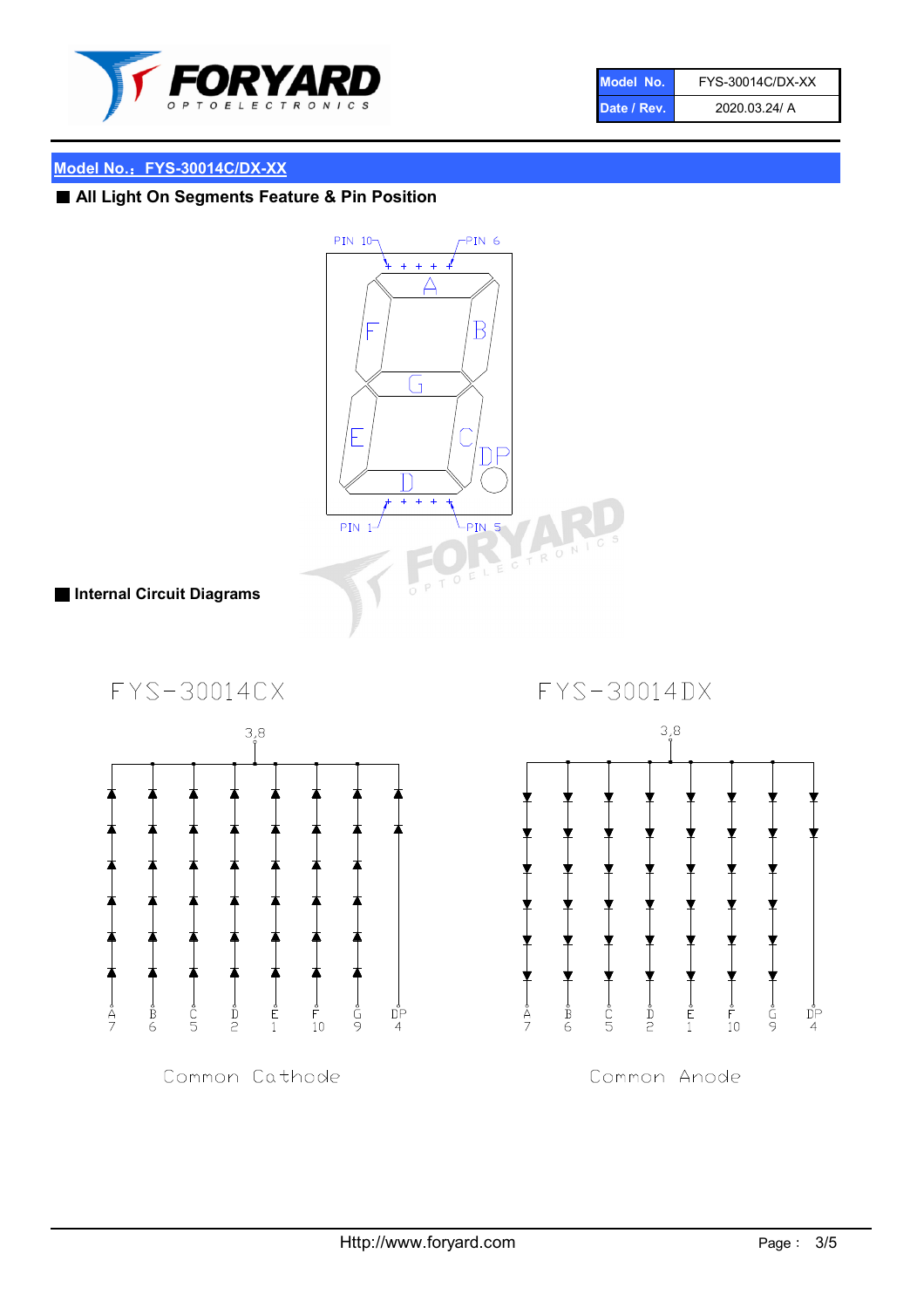

| Model No.   | FYS-30014C/DX-XX |
|-------------|------------------|
| Date / Rev. | 2020.03.24/ A    |

(Ta=25℃)

# Model No.: FYS-30014C/DX-XX

| Absolute maximum ratings |  |
|--------------------------|--|

| osolute maximum ratings      |               |                       |              | (Ta=25℃)   |              |
|------------------------------|---------------|-----------------------|--------------|------------|--------------|
| <b>Parameter</b>             | <b>Symbol</b> |                       | <b>Value</b> |            | <b>Unit</b>  |
|                              |               | <b>Test Condition</b> | <b>Min</b>   | <b>Max</b> |              |
| Reverse Voltage              | VR            | $IR = 30$             | 5            |            | V            |
| <b>Forward Current</b>       | IF            |                       |              | 30         | mA           |
| Power Dissipation            | Pd            |                       |              | 100        | mW           |
| <b>Pulse Current</b>         | Ipeak         | Duty=0.1mS,1KHz       |              | 150        | mA           |
| <b>Operating Temperature</b> | Topr          |                       | $-40$        | $+85$      | $^{\circ}$ C |
| Storage Temperature          | Tstr          |                       | $-40$        | $+85$      | $^{\circ}$ C |

#### ■ Electrical-Optical Characteristics

#### ● Color Code & Chip Characteristics:(Test Condition:IF=10mA)

Typ Max S | Hi $\textsf{Red}$  | AlGaInP | 660nm LE 20nm | 2.00 | 2.50 D | Super Red | AIGaAs/DH | 650nm | 20nm | 2.00 | 2.50 E | Orange | GaAsP | 625nm | 35nm | 2.00 | 2.50 A | Amber | GaAsP | 610nm | 35nm | 2.00 | 2.50 Y | Yellow | GaAsP | 590nm | 35nm | 2.00 | 2.50 G Yellow Green AIGaInP | 570nm | 10nm | 2.00 | 2.50 3.00 3.80 3.00 3.80 W | White | InGaN/GaN | X=0.29,Y=0.30 |CCT:9500K| 3.00 | 3.80 UHR Ultra Hi Red | AlGaInP | 640nm | 20nm | 2.00 | 2.50 UR | Ultra Red | AlGaInP | 635nm | 20nm | 2.00 | 2.50 UE Ultra Orange | AIGaInP | 625nm | 20nm | 2.00 | 2.50 UA Ultra Amber | AIGaInP | 610nm | 20nm | 2.00 | 2.50  $UV$  Ultra Yellow  $\vert$  AlGaInP  $\vert$  590nm  $\vert$  20nm  $\vert$  2.00  $\vert$  2.50  $\text{UG}$  Ultra Yellow Green | AIGaInP | 570nm | 30nm | 2.00 | 2.50 PG Pure Green | InGaN | 520nm | 36nm | 3.00 | 3.80 30nm 3.00 3.80 30nm 3.00 3.80 UW |Ultra White | InGaN/GaN | X=0.29,Y=0.30 |CCT:9500K| 3.00 | 3.80 40~85 60~120~180 40~70 Segment-to-Segment Luminous Intensity ratio(Iv-M) 1.5:1 610nm 9~20(mw) 350~450 470nm 120~180 120~180 Ultra Blue InGaN/GaN InGaN/GaN 9~20(mw) 20~50 280~600 570nm | 30nm | 2.00 | 2.50 | 20~60 470nm 590nm InGaN/GaN B Blue I InGaN 570nm | 10nm | 2.00 | 2.50 | 10~20 30~105 30~135 460nm 520nm Ultra brightness **AlGaInP** AlGaInP 60nm AlGaInP 640nm Peak Wave Length $(\lambda_{\rm P})$ UB 460nm 635nm AlGaInP AlGaInP AlGaInP InGaN/GaN AlGaInP 10~20 Luminous **Intensity** (Iv) Unit:mcd AlGainP 660nm GaAsP GaAsP AlGaAs/DH **Spectral** Line halfwidth (∆λ1/2) 10~20 Standard brightness Forward Voltage(VF) Unit:V 15~30 10~20 625nm GaAsP 590nm **Emitting Color Dice Material** 10~21 610nm

#### Note:

1.Luminous Intensity is based on the Foryard standards.

2.Pay attention about static for InGaN